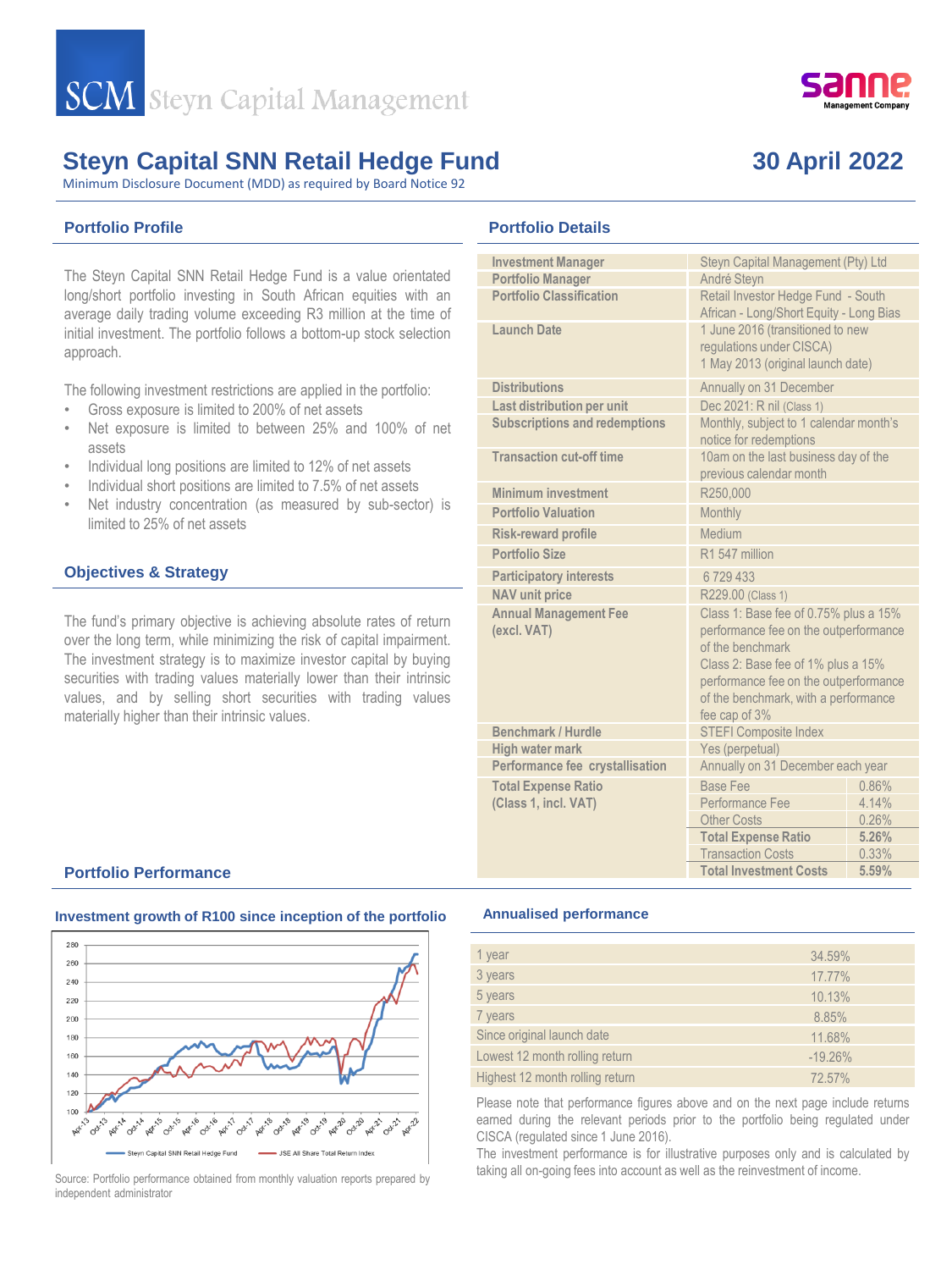



Minimum Disclosure Document (MDD) as required by Board Notice 92

### **Portfolio Performance (continued)**

#### **Monthly returns net of fees (%) – class 1**

|      | Jan     | Feb     | Mar      | Apr     | <b>May</b> | Jun     | Jul     | Aug     | Sep     | Oct     | <b>Nov</b> | <b>Dec</b> | <b>YTD</b> |
|------|---------|---------|----------|---------|------------|---------|---------|---------|---------|---------|------------|------------|------------|
| 2013 |         |         |          |         | 1.12       | 2.04    | 0.88    | 2.20    | 3.31    | 3.61    | 0.28       | 3.69       | 18.40      |
| 2014 | $-5.37$ | 4.30    | 2.08     | 1.48    | 1.19       | 2.79    | 0.12    | 0.77    | 0.36    | 3.05    | 0.91       | 2.23       | 14.47      |
| 2015 | 1.74    | 2.84    | 3.83     | 1.41    | 0.54       | 0.08    | 4.77    | 0.75    | 2.68    | 1.93    | 1.30       | 1.58       | 26.02      |
| 2016 | $-1.61$ | 1.39    | 1.53     | $-2.01$ | 3.89       | $-1.50$ | $-2.14$ | 1.62    | 0.29    | $-3.65$ | $-1.74$    | $-1.31$    | $-5.36$    |
| 2017 | 0.69    | $-1.08$ | 1.08     | 2.51    | 2.39       | $-1.00$ | 1.09    | 0.01    | $-0.11$ | 3.11    | $-0.03$    | $-8.00$    | 0.19       |
| 2018 | $-1.01$ | $-5.93$ | $-2.79$  | 2.99    | $-2.18$    | 1.79    | $-1.55$ | 1.03    | 0.45    | $-2.37$ | 0.53       | 0.67       | $-8.36$    |
| 2019 | 1.20    | 3.90    | 3.15     | 2.79    | $-2.05$    | 0.56    | 0.38    | $-2.40$ | 2.88    | $-0.82$ | 0.58       | 3.81       | 14.61      |
| 2020 | 0.30    | $-6.54$ | $-18.13$ | 6.40    | $-5.79$    | 12.24   | $-4.42$ | 2.96    | 0.78    | 1.43    | 11.85      | 2.24       | $-0.69$    |
| 2021 | 4.51    | 8.40    | 4.56     | 0.35    | 8.68       | 0.29    | 3.15    | 2.90    | 3.33    | 6.20    | $-1.81$    | 2.35       | 51.66      |
| 2022 | 0.40    | 2.18    | 2.81     | 0.02    |            |         |         |         |         |         |            |            | 5.50       |

### **Commentary by Investment Manager**

Our portfolio returned 0.02% net for the month of April 2022 and 5.50% for the year to date. The biggest contributor to portfolio performance in the month was a long position in a Resource company, which is benefitting from current windfall profits given spot commodity prices. We estimate that at the current prices which have persisted for most of this year, the company is on track to generate 80% of its market cap in free cash this year, and we expect much of that to be returned to shareholders. Other contributors included an Insurance short and a Pharmaceutical short, both of which traded down on no news.

At month end, we held 90% of our capital in 34 long positions, and –27% in 19 short positions, for a net market exposure of 63%. The portfolio currently has a beta adjusted market exposure of approximately 63%.

### **Portfolio Asset Allocation Report**

| <b>Equity Exposure</b>     | Current | Q1 2022 | Change                          | <b>Sector Allocation</b> | <b>Net</b> | Lona | <b>Short</b> |
|----------------------------|---------|---------|---------------------------------|--------------------------|------------|------|--------------|
| Long equity exposure       | 90%     | 90%     | $-$ %                           | <b>Financials</b>        | 12%        | 24%  | $-12%$       |
| Short equity exposure      | $-27%$  | $-27%$  | $-$ %                           | Resources                | 19%        | 19%  | $-$ %        |
| Gross equity exposure      | 117%    | 117%    | $-$ <sup>0</sup> / <sub>0</sub> | Industrials              | 32%        | 47%  | $-15%$       |
| Net equity exposure        | 63%     | 63%     | $-$ %                           | Total                    | 63%        | 90%  | $-27%$       |
| Beta adjusted net exposure | 63%     | 62%     | $+1\%$                          |                          |            |      |              |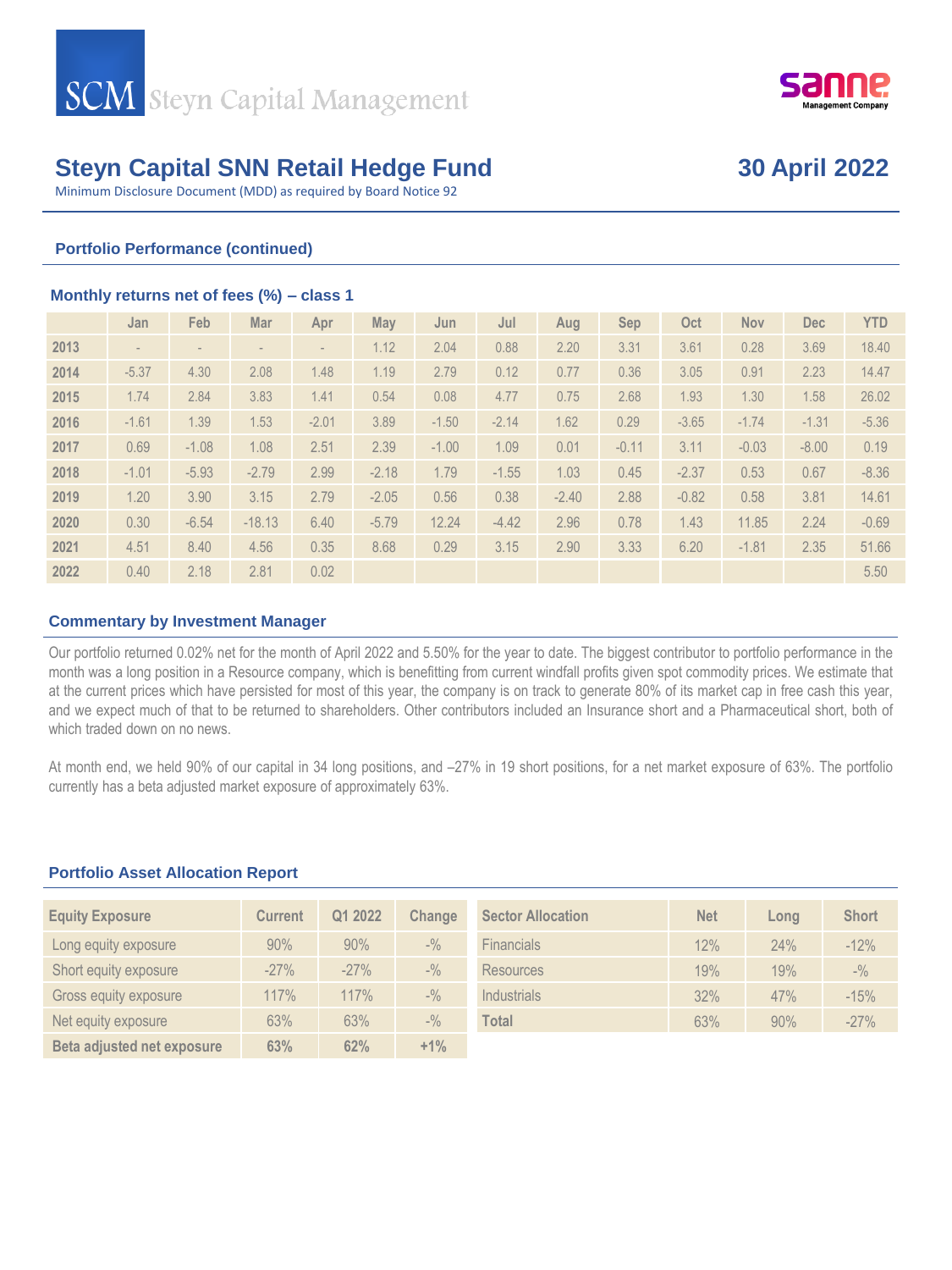

Minimum Disclosure Document (MDD) as required by Board Notice 92

## **Definitions**

Leverage Risk: Applies when a fund borrows additional funds, trades on margin or performs short sale trades to amplify investment decisions. This means that the volatility of a hedge fund can be many times that of the underlying investments. Our portfolio is exposed to leverage risk through short sale trades.

Counterparty Credit Risk: Counterparty risk is a type of credit risk and is the risk of default by the counterparty associated with trading derivative contracts. An example of counterparty credit risk is margin or collateral held with a prime broker. Our portfolio is exposed to counter party credit risk through net cash and securities pledged as collateral for short positions. Our prime broker is restricted from re-hypothecating or any form of re-pledging of securities forming any part of our collateral.

Volatility Risk: Volatility refers to uncertainty and risk related to size of change of an instrument or portfolio. It is a statistical measure of the dispersion of returns for a given security or market index. Volatility is proportional to the directional exposure of a portfolio and is measured by Value at risk (VaR) which is a statistical technique used to measure and quantify the level of volatility.

Concentration and Sector Risk: Applies when a fund has a large proportion of total assets invested in specific assets, sectors or regions. Concentrated positions or concentrated sectors in a fund will impact the returns of the fund more so than diversified funds.

Correlation Risk: A measure that determines how assets move in relation to each other. Correlation risk arises when the correlation between asset-classes change. Correlation risk also arises when the correlation within an asset-class changes. Examples of correlation within asset classes include equity pairs trading, fixed income curve trading and commodities pairs trading. Our portfolio does not make use of any of the aforementioned trading strategies.

Equity Risk: Applies to investment in shares or derivatives based on shares. The market price of shares varies depending on supply and demand of the shares. Equity risk is the risk of loss due to the drop in the market price of shares. Equity risk can either be systematic risk which is risk to the entire market based on political and economic indicators or unsystematic risk which is company specific and includes risk relating to company profits, future prospects and general consensus on the company or sector.

Liquidity risk: Liquidity risk consists of trading liquidity risk and funding liquidity risk. Trading liquidity risk is the risk that you cannot sell an asset within a reasonable amount of time at a fair price. Funding liquidity risk refers to the inability to service redemption requests according to the redemption terms of a fund.

Net Asset Value (NAV): is the total market value of all assets in the portfolio including any income accruals and less any deductible expenses such as audit fees, brokerage and service fees.

Annualised Return: is the weighted average compound growth rate over the performance period measured.

Highest & Lowest Return: The highest and lowest rolling twelve-month performance of the portfolio since inception.

Total Expense Ratio (TER): reflects the percentage of the average NAV of the portfolio that was incurred as charges, levies and fees related to the management of the portfolio. A higher TER does not necessarily imply a poor return, nor does a low TER imply a good return. The current TER cannot be regarded as an indication of future TER's. The TER is reported inclusive of performance fees, if applicable

Transaction Costs (TC): is the percentage of the average NAV of the portfolio incurred as costs relating to the buying and selling of the portfolio's underlying assets. Transaction costs are a necessary cost in administering the portfolio and impacts portfolio returns.

Total Investment Charges (TIC): is the percentage of the average NAV of the portfolio incurred as costs relating to the investment in the portfolio. It should be noted that TIC is the sum of two calculated ratios (TER+TC). TIC should not be considered in isolation as returns may be impacted by many other factors over time including market returns, the type of fund and investment decisions of the investment manager.

Risk-reward profile: is based on historical data and may not be a reliable indication of the future risk profile of the portfolio. The risk category shown is not guaranteed and may change over time. The lowest category does not mean the investment is risk free. There may be other special areas of risk relating to the investment including: market risk, liquidity risk and risks associated with the short selling of securities. Equity investments are volatile by nature and subject to potential capital loss. The manager and the investment manager do not render financial advice. Our risk indicator does not imply that the portfolio is suitable for all types of investors. You are advised to consult your financial adviser to determine the appropriateness of the product for your portfolio